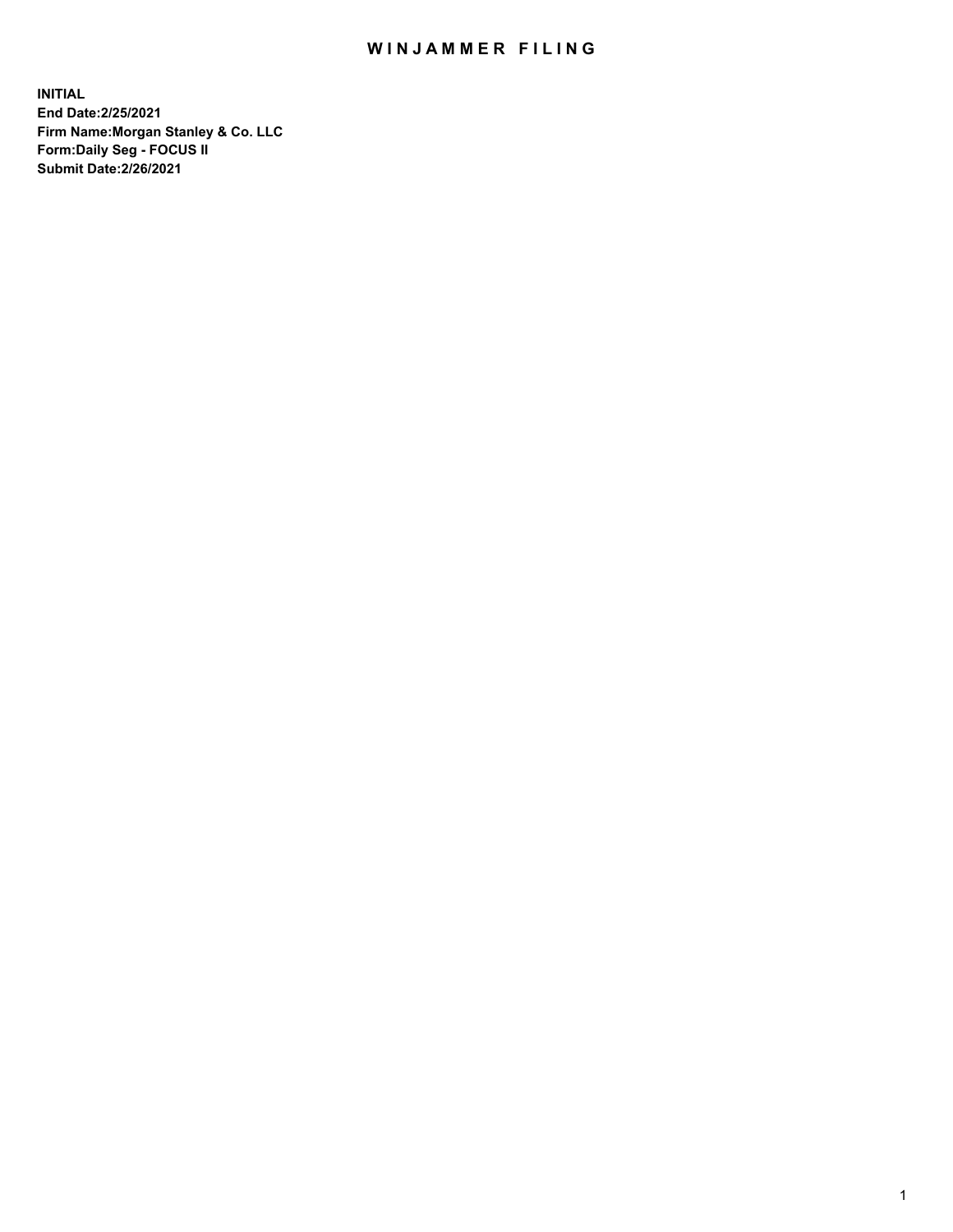**INITIAL End Date:2/25/2021 Firm Name:Morgan Stanley & Co. LLC Form:Daily Seg - FOCUS II Submit Date:2/26/2021 Daily Segregation - Cover Page**

| Name of Company                                                                                                                                                                                                                                                                                                                | <b>Morgan Stanley &amp; Co. LLC</b>                    |
|--------------------------------------------------------------------------------------------------------------------------------------------------------------------------------------------------------------------------------------------------------------------------------------------------------------------------------|--------------------------------------------------------|
| <b>Contact Name</b>                                                                                                                                                                                                                                                                                                            | <b>Ikram Shah</b>                                      |
| <b>Contact Phone Number</b>                                                                                                                                                                                                                                                                                                    | 212-276-0963                                           |
| <b>Contact Email Address</b>                                                                                                                                                                                                                                                                                                   | Ikram.shah@morganstanley.com                           |
| FCM's Customer Segregated Funds Residual Interest Target (choose one):<br>a. Minimum dollar amount: : or<br>b. Minimum percentage of customer segregated funds required:%; or<br>c. Dollar amount range between: and; or<br>d. Percentage range of customer segregated funds required between:% and%.                          | 235,000,000<br><u>0</u><br><u>00</u><br><u>00</u>      |
| FCM's Customer Secured Amount Funds Residual Interest Target (choose one):<br>a. Minimum dollar amount: ; or<br>b. Minimum percentage of customer secured funds required:%; or<br>c. Dollar amount range between: and; or<br>d. Percentage range of customer secured funds required between:% and%.                            | 140,000,000<br><u>0</u><br><u>00</u><br>0 <sub>0</sub> |
| FCM's Cleared Swaps Customer Collateral Residual Interest Target (choose one):<br>a. Minimum dollar amount: ; or<br>b. Minimum percentage of cleared swaps customer collateral required:% ; or<br>c. Dollar amount range between: and; or<br>d. Percentage range of cleared swaps customer collateral required between:% and%. | 92,000,000<br><u>0</u><br><u>00</u><br>00              |

Attach supporting documents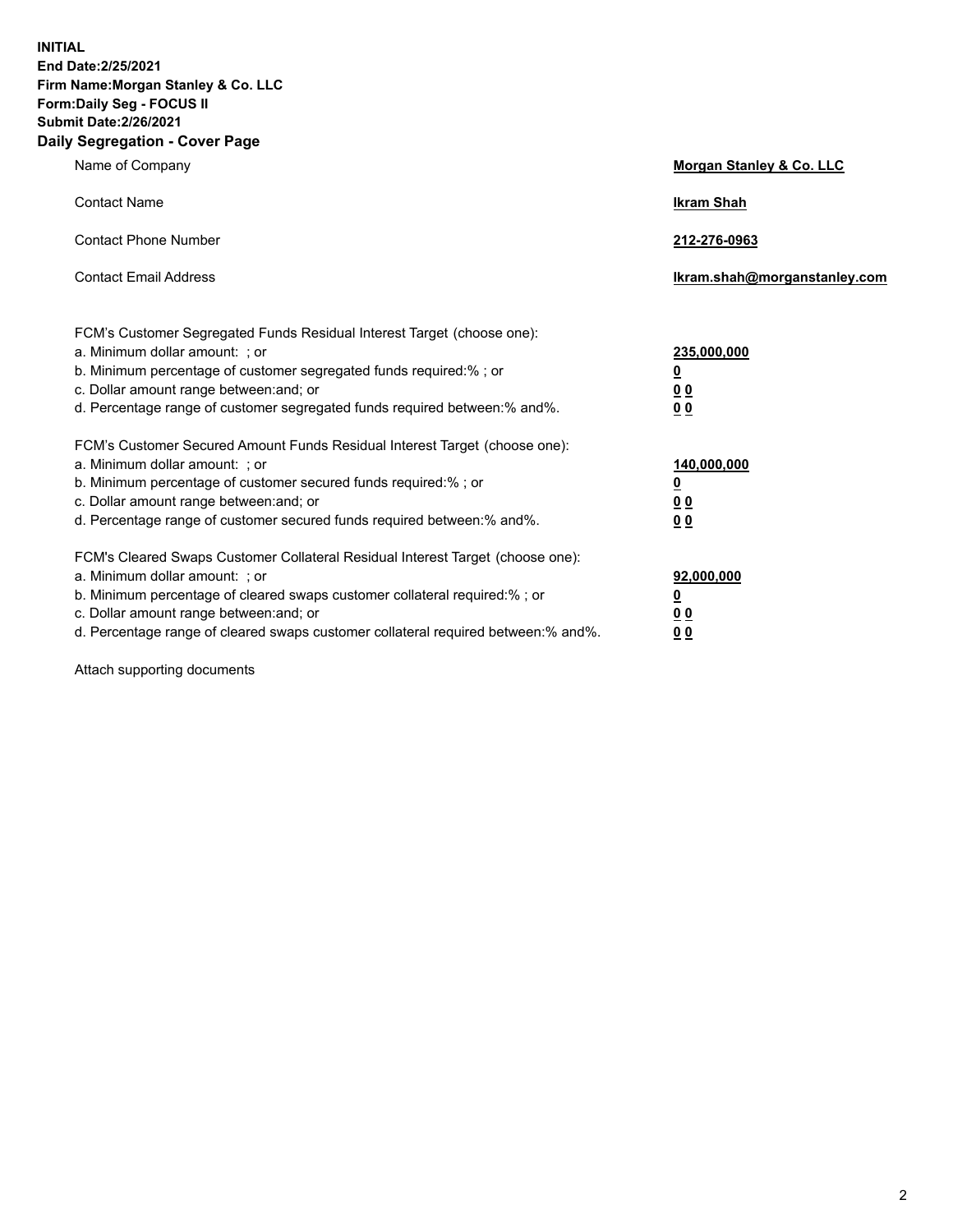## **INITIAL End Date:2/25/2021 Firm Name:Morgan Stanley & Co. LLC Form:Daily Seg - FOCUS II Submit Date:2/26/2021**

**Daily Segregation - Secured Amounts** Foreign Futures and Foreign Options Secured Amounts Amount required to be set aside pursuant to law, rule or regulation of a foreign government or a rule of a self-regulatory organization authorized thereunder 1. Net ledger balance - Foreign Futures and Foreign Option Trading - All Customers A. Cash **4,443,353,091** [7315] B. Securities (at market) **2,242,690,033** [7317] 2. Net unrealized profit (loss) in open futures contracts traded on a foreign board of trade **1,115,814,914** [7325] 3. Exchange traded options a. Market value of open option contracts purchased on a foreign board of trade **36,493,478** [7335] b. Market value of open contracts granted (sold) on a foreign board of trade **-33,154,044** [7337] 4. Net equity (deficit) (add lines 1. 2. and 3.) **7,805,197,472** [7345] 5. Account liquidating to a deficit and account with a debit balances - gross amount **79,783,465** [7351] Less: amount offset by customer owned securities **-77,957,292** [7352] **1,826,173** 6. Amount required to be set aside as the secured amount - Net Liquidating Equity Method (add lines 4 and 5) 7. Greater of amount required to be set aside pursuant to foreign jurisdiction (above) or line 6. FUNDS DEPOSITED IN SEPARATE REGULATION 30.7 ACCOUNTS 1. Cash in banks A. Banks located in the United States **672,200,878** [7500] B. Other banks qualified under Regulation 30.7 **810,990,776** [7520] **1,483,191,654** 2. Securities A. In safekeeping with banks located in the United States **432,573,599** [7540] B. In safekeeping with other banks qualified under Regulation 30.7 **22,209,801** [7560] **454,783,400** 3. Equities with registered futures commission merchants A. Cash **22,870,063** [7580] B. Securities **0** [7590] C. Unrealized gain (loss) on open futures contracts **1,489,861** [7600] D. Value of long option contracts **0** [7610] E. Value of short option contracts **0** [7615] **24,359,924** [7620] 4. Amounts held by clearing organizations of foreign boards of trade A. Cash **0** [7640] B. Securities **0** [7650] C. Amount due to (from) clearing organization - daily variation **0** [7660] D. Value of long option contracts **0** [7670] E. Value of short option contracts **0** [7675] **0** [7680] 5. Amounts held by members of foreign boards of trade

- 
- C. Unrealized gain (loss) on open futures contracts **1,114,325,053** [7720]
- D. Value of long option contracts **36,493,478** [7730]
- E. Value of short option contracts **-33,154,044** [7735] **6,104,660,859**
- 6. Amounts with other depositories designated by a foreign board of trade **0** [7760]
- 7. Segregated funds on hand **0** [7765]
- 8. Total funds in separate section 30.7 accounts **8,066,995,837** [7770]
- 9. Excess (deficiency) Set Aside for Secured Amount (subtract line 7 Secured Statement Page 1 from Line 8)
- 10. Management Target Amount for Excess funds in separate section 30.7 accounts **140,000,000** [7780]
- 11. Excess (deficiency) funds in separate 30.7 accounts over (under) Management Target **119,972,192** [7785]

**0** [7305]

[7354] **7,807,023,645** [7355]

**7,807,023,645** [7360]

[7530]

[7570]

 A. Cash **3,199,089,738** [7700] B. Securities **1,787,906,634** [7710] [7740] **259,972,192** [7380]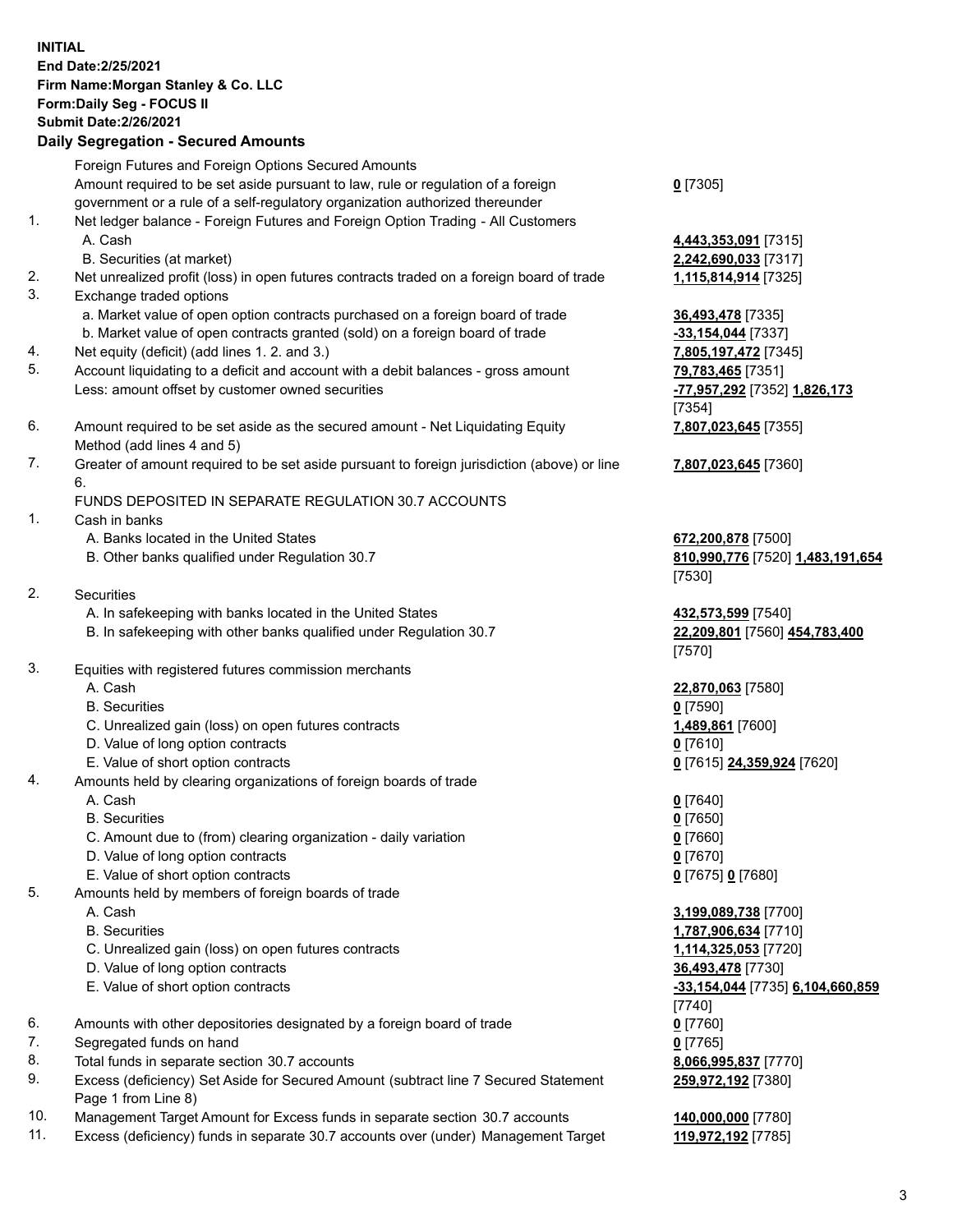**INITIAL End Date:2/25/2021 Firm Name:Morgan Stanley & Co. LLC Form:Daily Seg - FOCUS II Submit Date:2/26/2021 Daily Segregation - Segregation Statement** SEGREGATION REQUIREMENTS(Section 4d(2) of the CEAct) 1. Net ledger balance A. Cash **14,798,177,482** [7010] B. Securities (at market) **7,812,365,303** [7020] 2. Net unrealized profit (loss) in open futures contracts traded on a contract market **908,878,746** [7030] 3. Exchange traded options A. Add market value of open option contracts purchased on a contract market **679,823,925** [7032] B. Deduct market value of open option contracts granted (sold) on a contract market **-432,517,207** [7033] 4. Net equity (deficit) (add lines 1, 2 and 3) **23,766,728,249** [7040] 5. Accounts liquidating to a deficit and accounts with debit balances - gross amount **1,195,327,926** [7045] Less: amount offset by customer securities **-1,099,253,370** [7047] **96,074,556** [7050] 6. Amount required to be segregated (add lines 4 and 5) **23,862,802,805** [7060] FUNDS IN SEGREGATED ACCOUNTS 7. Deposited in segregated funds bank accounts A. Cash **3,850,047,744** [7070] B. Securities representing investments of customers' funds (at market) **0** [7080] C. Securities held for particular customers or option customers in lieu of cash (at market) **1,076,445,906** [7090] 8. Margins on deposit with derivatives clearing organizations of contract markets A. Cash **13,427,235,625** [7100] B. Securities representing investments of customers' funds (at market) **0** [7110] C. Securities held for particular customers or option customers in lieu of cash (at market) **6,735,919,397** [7120] 9. Net settlement from (to) derivatives clearing organizations of contract markets **-1,011,515,288** [7130] 10. Exchange traded options A. Value of open long option contracts **679,823,925** [7132] B. Value of open short option contracts **-432,517,207** [7133] 11. Net equities with other FCMs A. Net liquidating equity **7,479,958** [7140] B. Securities representing investments of customers' funds (at market) **0** [7160] C. Securities held for particular customers or option customers in lieu of cash (at market) **0** [7170] 12. Segregated funds on hand **0** [7150] 13. Total amount in segregation (add lines 7 through 12) **24,332,920,060** [7180] 14. Excess (deficiency) funds in segregation (subtract line 6 from line 13) **470,117,255** [7190] 15. Management Target Amount for Excess funds in segregation **235,000,000** [7194]

16. Excess (deficiency) funds in segregation over (under) Management Target Amount Excess

**235,117,255** [7198]